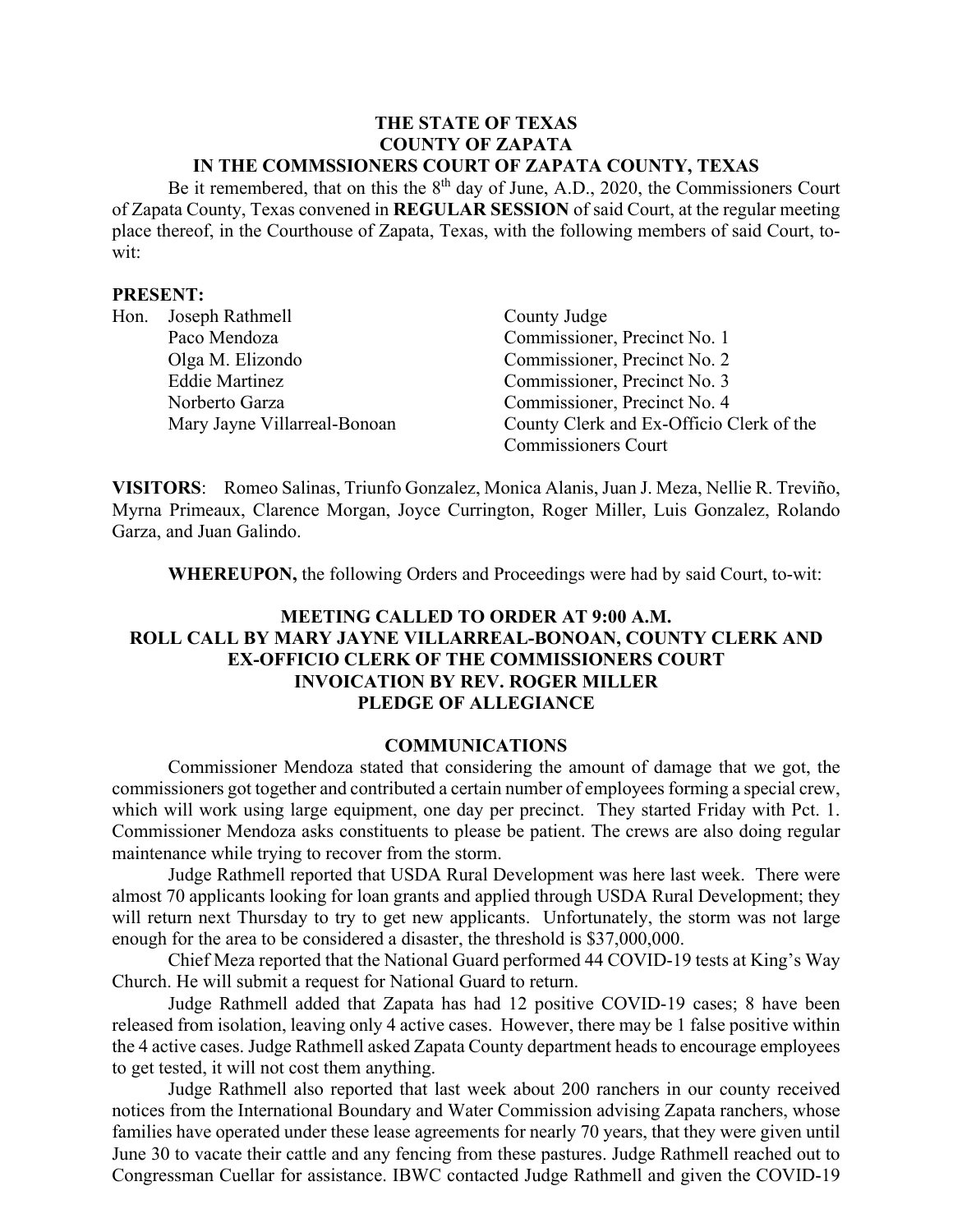crises, the cattle market collapsed and there won't be any enforcement of these notices and ranchers do not have to vacate the premises.

Judge Rathmell also commented on the milk distribution that was discussed in the last meeting; a local business man volunteered a refrigerated truck and a driver to facilitate distribution of the milk. Distribution of 2,000 gallons is scheduled for June 10, to provide for the public, free of charge and at no cost to the county.

Myrna Primeaux, spokesperson for Falcon Station Game Room, addressed the court and stated that they are hoping they can open the "maquinitas" on June 10. There are 640 machines; all precautions have been taken and they are ready to start.

## **ORDER APPROVING INVOICES**

Motion was made by Commissioner Garza, seconded by Commissioner Mendoza, to approve invoices in the amount of \$911,186.36 as presented by Triunfo Gonzalez.

The above motion, being put to a vote, was approved by the affirmative vote of all members of the Court.

#### **ORDER APPROVING TREASURER'S REPORT**

Motion was made by Commissioner Mendoza, seconded by Commissioner Elizondo, to approve Treasurer's Report as requested by Hon. Romeo Salinas, County Treasurer.

The above motion, being put to a vote, was approved by the affirmative vote of all members of the Court.

#### **ORDER APPROVING CHECKS ISSUED**

Motion was made by Commissioner Martinez, seconded by Commissioner Mendoza, to approve checks issued in the amount of \$911,186.36 as requested by Hon. Romeo Salinas, County Treasurer.

The above motion, being put to a vote, was approved by the affirmative vote of all members of the Court.

#### **TAX / ASSESSOR COLLECTOR'S REPORT**

Tax Assessor/Collector's office reported Hotel-Motel tax collections in the amount of \$2,620.32 for the month of May for a year–to-date total of \$68,553.08. Tax collections at a rate of 83.10% for a total base tax collected of \$5,796,622.39.

#### **ORDER ALLOWING AND ENCOURAGING ZAPATA COUNTY EMPLOYEES TO VOLUNTARILY SUBMIT TO COVID-19 TESTING**

Motion was made by Commissioner Martinez, seconded by Commissioner Garza, to allow and encourage all Zapata County employees to voluntarily submit to COVID-19 testing as requested by Hon. Joe Rathmell, County Judge.

The above motion, being put to a vote, was approved by the affirmative vote of all members of the Court.

#### **ORDER APPROVING PAYMENT OF \$44,369.30 TO GLOBAL TECHNOLOGIES**

Motion was made by Commissioner Garza, seconded by Commissioner Mendoza, to approve payment of \$44,369.30 to Global Technologies for installation of Zapata County Courthouse security cameras as requested by Hon. Joe Rathmell, County Judge.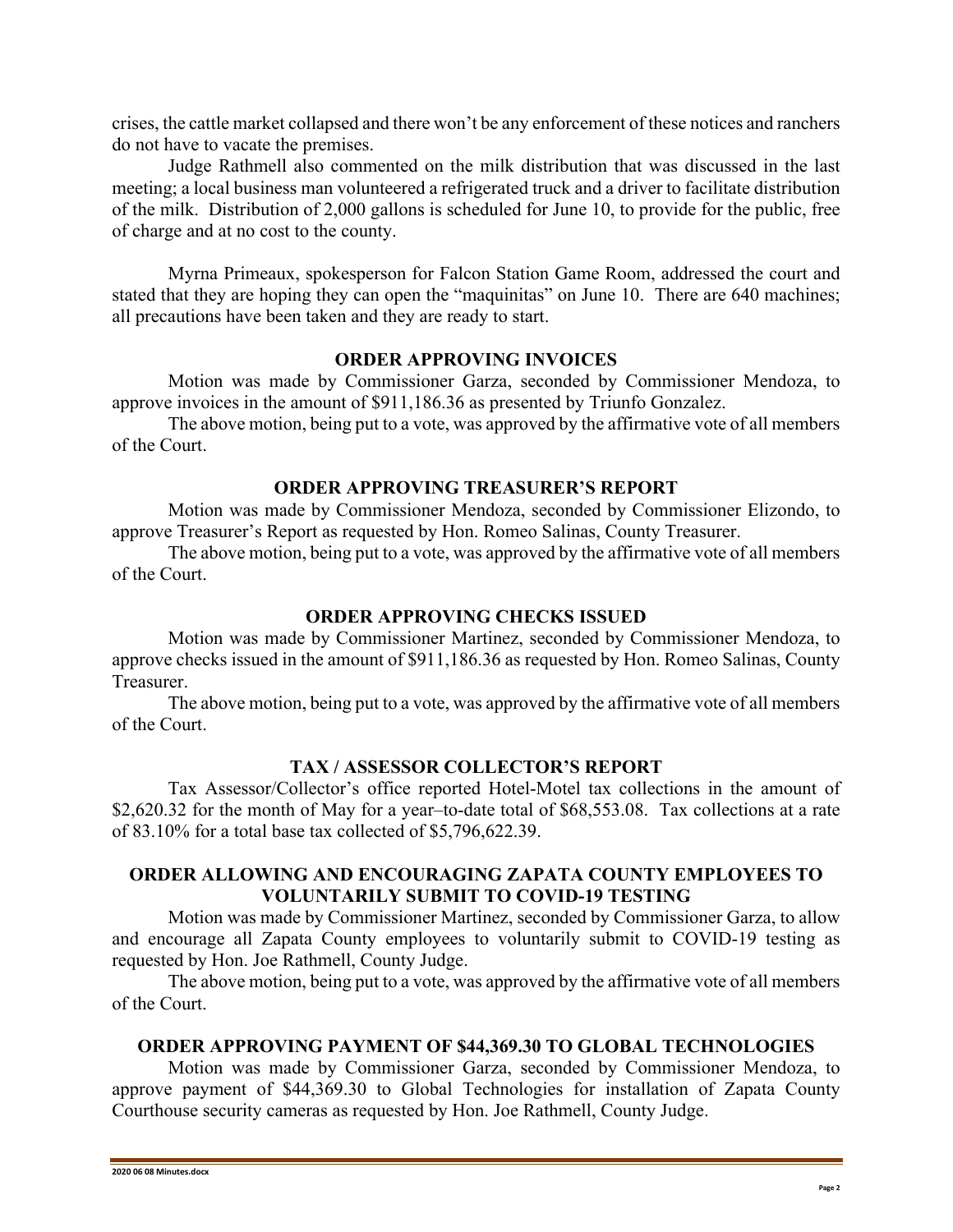The above motion, being put to a vote, was approved by the affirmative vote of all members of the Court.

## **ORDER DENYING REQUEST BY JUDGE RATHMELL ON REQUEST FOR FUNDING OF \$5,000.00 FOR BASS CHAMPS FISHING TOURNAMENT SLATED FOR MAY 30, 2020 AND ALLOW USE OF PAVILION AT COUNTY BOAT RAMP**

Motion was made by Commissioner Mendoza, seconded by Commissioner Martinez, to deny request by Judge Rathmell on request for funding of \$5,000.00 for the Bass Champs Fishing Tournament slated for May 30, 2020, and to allow the use of the pavilion at the county boat ramp.

The above motion, being put to a vote, was approved by the affirmative vote of all members of the Court.

#### **ORDER TO TRANSFER CARLOS RAMIREZ TO SPECIAL ROAD AND BRIDGE**

Motion was made by Commissioner Garza, seconded by Commissioner Martinez, to transfer Carlos Ramirez, Pct. 1 Equipment Operator, 14-011-slot#3 at \$12.00 per hour to Special Road and Bridge 15-621-slot #7 at \$13.98 per hour, effective June 8, 2020, as requested by Hon. Paco Mendoza, Commissioner Pct. 1.

The above motion, being put to a vote, was approved by the affirmative vote of all members of the Court.

#### **ORDER APPROVING PAYMENT TO HILL COUNTRY SOFTWARE**

Motion was made by Commissioner Garza, seconded by Commissioner Mendoza, to approve payment to Hill Country Software for Justice of the Peace, Pct. 2, 3, and 4 in the amount of \$8,650. Money to be taken from the Technology Fund line-item 62-582-392 as requested by Triunfo Gonzalez, County Auditor.

The above motion, being put to a vote, was approved by the affirmative vote of all members of the Court.

#### **ORDER APPROVING BID FOR ZAPATA COUNTY JAIL REPAIRS**

Motion was made by Commissioner Mendoza, seconded by Commissioner Elizondo, to approve bid by Deep South Haulers, in the amount of \$27,701.50, and bid by Campos Construction in the amount of \$55,000; to be paid out of the fund balance, for the Zapata County jail repairs as requested by Manuel Gonzalez, Premier Engineering.

The above motion, being put to a vote, was approved by the affirmative vote of all members of the Court.

### **ORDER APPROVING INVOICE AND STATUS REVIEW FOR FALCON SHORES WATERLINE PORJECT**

Motion was made by Commissioner Mendoza, seconded by Commissioner Martinez, to approve payment of 2 invoices payable to Guzman-Juarez Backhoe, in the total amount of \$12,250.00, and retainage fee payable to Premier Engineering, in the amount of \$2,500.00 for Falcon Shores Waterline Project as requested by Manuel Gonzalez, Premier Engineering. Construction is completed and final review was done. The pending connection was connected and water pressure and volume are good.

The above motion, being put to a vote, was approved by the affirmative vote of all members of the Court.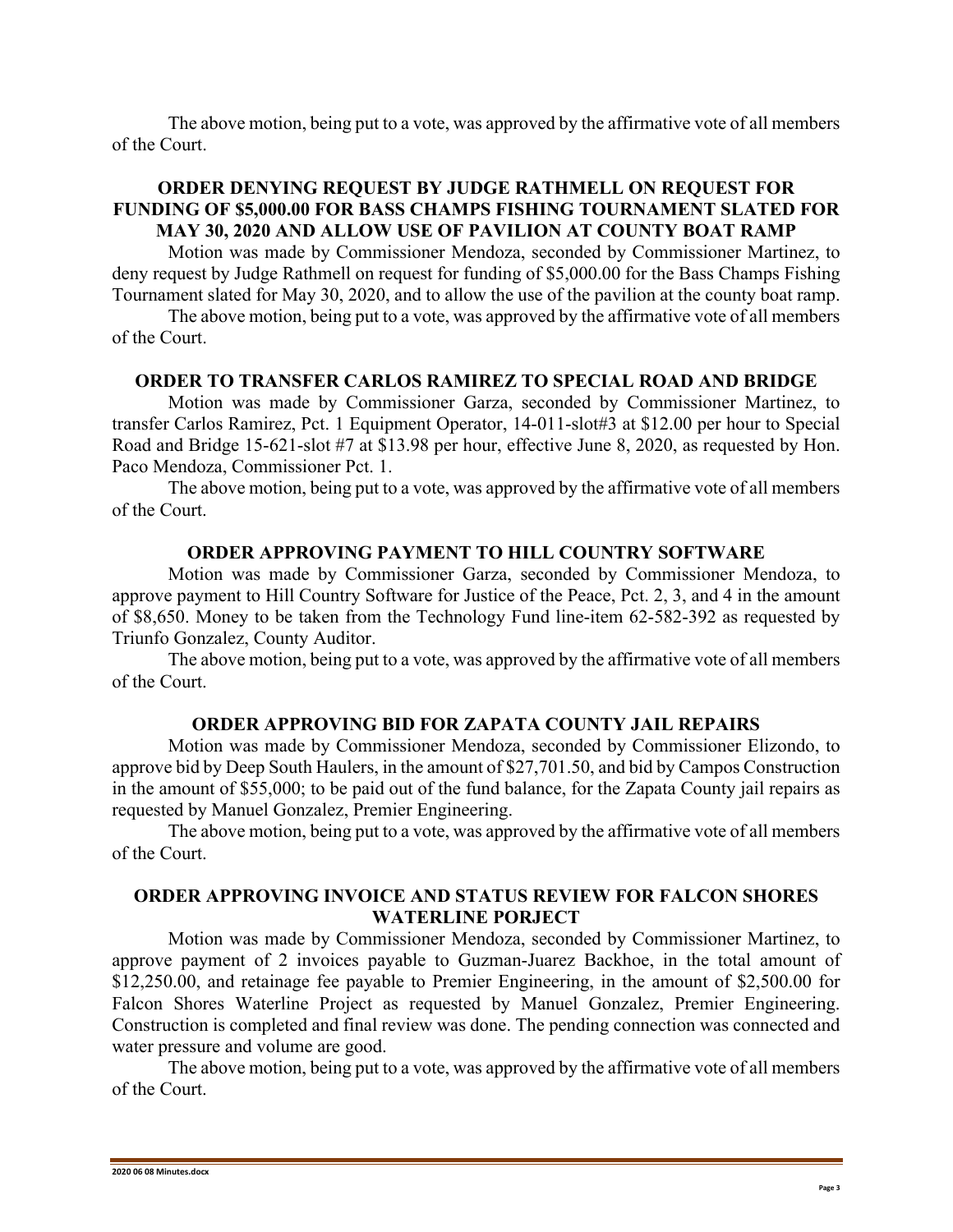## **ORDER APPROVING ZERO COST CHANGE ORDER AND STATUS REVIEW FOR ZAPATA WASTEWATER PLANT PROJECT**

Motion was made by Commissioner Mendoza, seconded by Commissioner Garza, to approve zero cost change order, contractor has brought in pending pumps and has submitted for final payment retainage fee for Zapata Wastewater Plant project as requested by Manuel Gonzalez, Premier Engineering. End of contract is July 1, 2020.

The above motion, being put to a vote, was approved by the affirmative vote of all members of the Court.

## **ORDER APPROVING TO SUBMIT TXCDBG GRANT APPLICATION TO TEXAS DEPARTMENT OF AGRICULTURE FOR THE FAST FUNDS**

Motion was made by Commissioner Mendoza, seconded by Commissioner Garza, to approve submitting TxCDBG Grant Application to the Texas Department of Agriculture for the FAST Funds, including all other actions necessary thereto; for purchase of an ambulance, as requested by Carl Esser, Esser and Company Consulting, LLC.

The above motion, being put to a vote, was approved by the affirmative vote of all members of the Court.

# **ORDER APPROVING INITIATING PROCUREMENT OF AN ADMINISTRATION CONSULTANT AND ENGINEER FOR POSSIBLE COLONIA CONSTRUCTION ROUND 2 ASSISTANCE PROJECT FOR PCT. 2.**

Motion was made by Commissioner Mendoza, seconded by Commissioner Martinez, to approve initiating the procurement of an administration consultant and an engineer for possible Colonia Construction Round 2 assistance project for Pct. 2 as requested by Carlos Colina-Vargas.

The above motion, being put to a vote, was approved by the affirmative vote of all members of the Court.

## **ORDER APPROVING RETAINING FIRM OF CARLOS COLINA-VARGAS, AICP & ASSOCIATES TO PROCURE FUNDING FOR COMMUNITY IMPROVEMENT PROJECTS**

Motion was made by Commissioner Martinez, seconded by Commissioner Garza, to approve retaining the firm of Carlos Colina-Vargas, AICP & Associates to procure funding for community improvement projects, as selected by the Zapata County Commissioners Court, pending review by County Attorney, as requested by Carlos Colina-Vargas.

The above motion, being put to a vote, was approved by the affirmative vote of all members of the Court.

# **ORDER APPROVING PREPARATION OF A PARK MASTER PLANT AS RECOMMENDED BY TEXAS PARKS & WILDLIFE DEPARTMENT BY FIRM OF CARLOS COLINA-VARGAS, AICP & ASSOCIATES AND TO APPOINT SIX MEMBERS TO AN AD HOC COMMITTEE**

Motion was made by Commissioner Martinez, seconded by Commissioner Garza, to approve the preparation of a Park Master Plan, as recommended by the Texas Parks and Wildlife Department, by the firm of Carlos Colina-Vargas, AICP & Associates; and to appoint Commissioner Martinez, (appointment of 5 members is pending) to an Ad Hoc Committee for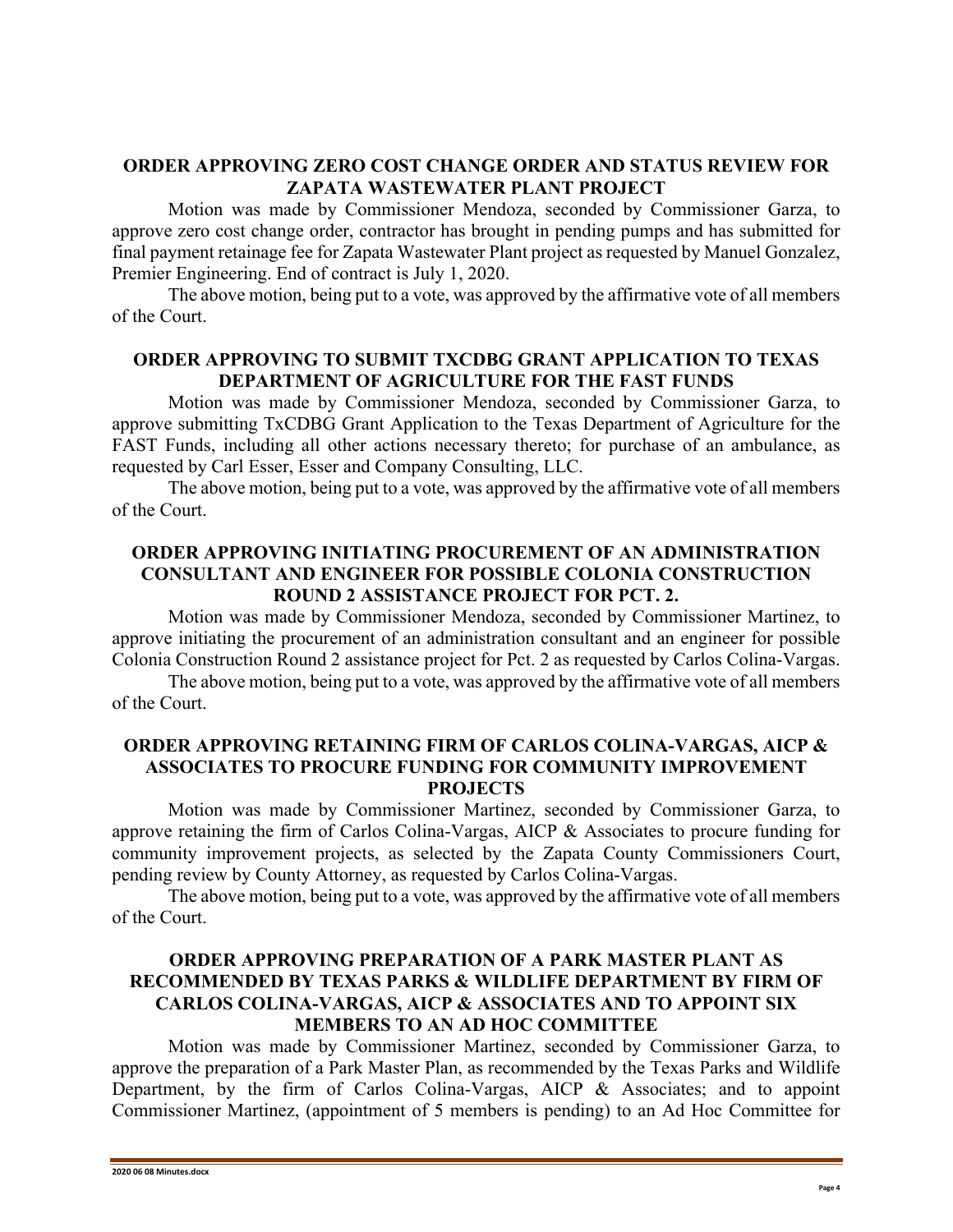providing citizens input in the preparation of the Park Master Plan as requested by Carlos Colina-Vargas.

The above motion, being put to a vote, was approved by the affirmative vote of all members of the Court.

## **ORDER APPROVING LINE ITEM TRANSFERS**

Motion was made by Commissioner Martinez, seconded by Commissioner Garza, to approve the following line-item transfer to meet departmental needs:

|             | DEPARTMENT LINE ITEM |            | FUND.                 | AMOUNT   |
|-------------|----------------------|------------|-----------------------|----------|
| <b>FROM</b> | Non-Department       | 10-409-311 | Postage Express       | \$997.50 |
| <b>TO</b>   | County Judge         | 10-400-462 | Rentals & Maintenance | \$997.50 |

as requested by Roxanna Elizondo, County Judge's Office.

The above motion, being put to a vote, was approved by the affirmative vote of all members of the Court.

Motion was made by Commissioner Martinez, seconded by Commissioner Garza, to approve the following line-item transfer to meet departmental needs:

|             | DEPARTMENT LINE ITEM                  |              | <b>FUND</b>                 | <b>AMOUNT</b> |
|-------------|---------------------------------------|--------------|-----------------------------|---------------|
| <b>FROM</b> | Texas A&M AgriLife<br>Ext.            | $10-665-312$ | Communications & Progress   | \$1,000.00    |
| <b>TO</b>   | Texas A&M AgriLife 10-665-427<br>Ext. |              | Workshops & Travel Expenses | \$1,000.00    |

as requested by Jesus F. Rodriguez, AgriLife Extension Agent.

The above motion, being put to a vote, was approved by the affirmative vote of all members of the Court.

# **MOTION WAS MADE BY COMMISSIONER MENDOZA, SECONDED BY COMMISSIONER GARZA, TO ENTER INTO EXECUTIVE SESSION**

## **MOTION WAS MADE BY COMMISSIONER GARZA, SECONDED BY COMMISSIONER MARTINEZ, TO RETURN TO REGULAR SESSION**

## **ORDER APPROVING AMENDMENT OF APPLICATION DEADLINE FOR AMUSEMENT MACHINE REDEMPTION ORDINANCE**

Motion was made by Commissioner Mendoza, seconded by Commissioner Garza, to approve amendment of the application deadline for the Amusement Machine Redemption Ordinance as requested by Hon. Joe Rathmell, County Judge. All machines, whether operational or not must be paid for; they are to reopen based on state recommendation and guidelines at a rate of 75% capacity. Permit date will be June 8, 2020 – June 30, 2021, and can open as soon as payment is received.

The above motion, being put to a vote, was approved by the affirmative vote of all members of the Court.

### **ORDER TO DENY REQUEST TO CONSIDER TAKING OVER OPERATIONS AT LOS EBANOS GOLF COURSE**

Motion was made by Commissioner Martinez, seconded by Commissioner Garza, to deny request to consider taking over operations at the Los Ebanos Golf Course, pending further discussion and further funding, as requested by Hon. Eddie Martinez, Commissioner Pct. 3.